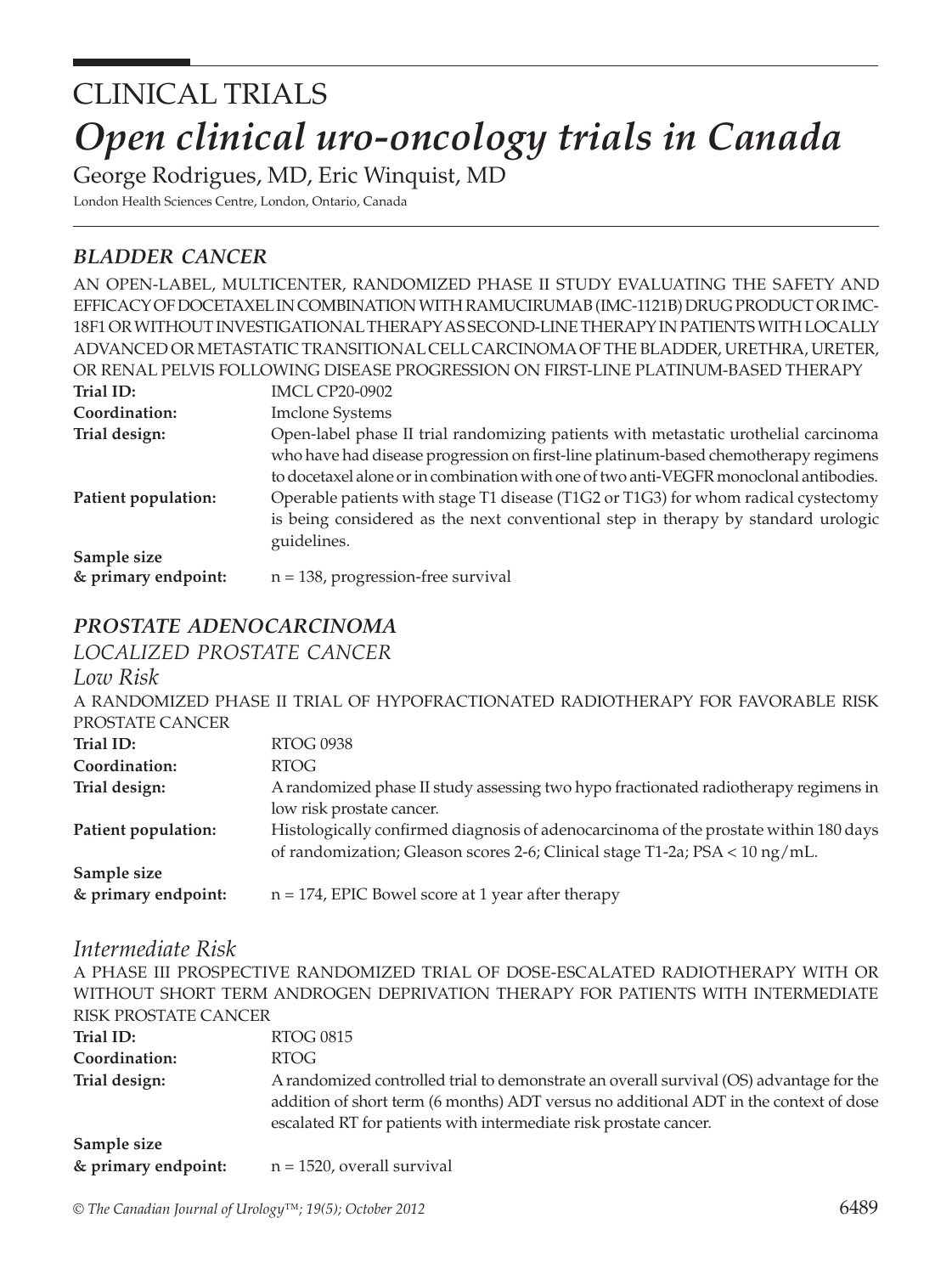#### *High Risk*

PHASE III TRIAL OF DOSE ESCALATED RADIATION THERAPY AND STANDARD ANDROGEN DEPRIVATION THERAPY (ADT) WITH A GNRH AGONIST VERSUS DOSE ESCALATED RADIATION THERAPY AND ENHANCED ADT WITH A GNRH AGONIST AND TAK-700 FOR MEN WITH HIGH RISK PROSTATE CANCER Trial ID: RTOG 1115 **Coordination:** RTOG **Trial design:** A randomized phase III trial is studying the use of hormone therapy, including TAK-700, together with radiation therapy in treating patients with prostate cancer. **Patient population:** Histologically confirmed diagnosis of adenocarcinoma of the prostate, high risk for recurrence as determined by one of the following combinations (risk group): 1. Gleason score (GS)  $\geq$  9, PSA  $\leq$  150 ng/mL, any T stage 2.  $GS \geq 8$ ,  $PSA < 20$  ng/mL, T stage  $\geq$  T2 3. GS ≥ 8, PSA ≥ 20-150 ng/mL, any T stage 4. GS ≥ 7, PSA ≥ 20-150 ng/mL, any T stage **Sample size & primary endpoint:** n = 900, overall survival

ANDROGEN DEPRIVATION THERAPY AND HIGH DOSE RADIOTHERAPY WITH OR WITHOUT WHOLE-PELVIC RADIOTHERAPY IN UNFAVORABLE INTERMEDIATE OR FAVORABLE HIGH RISK PROSTATE CANCER: A PHASE III RANDOMIZED TRIAL

| Trial ID:           | <b>RTOG 0924</b>                                                                                                                                                                                                                                                                                                                                                                                                                                                                                 |
|---------------------|--------------------------------------------------------------------------------------------------------------------------------------------------------------------------------------------------------------------------------------------------------------------------------------------------------------------------------------------------------------------------------------------------------------------------------------------------------------------------------------------------|
| Coordination:       | <b>RTOG</b>                                                                                                                                                                                                                                                                                                                                                                                                                                                                                      |
| Trial design:       | Demonstrate that prophylactic neoadjuvant androgen deprivation therapy (NADT)<br>and whole-pelvic radiation therapy (WPRT) will result in improvement in OS in patients<br>with "unfavorable" intermediate risk or "favorable" high risk prostate cancer compared<br>to NADT and high dose prostate and seminal vesicle (SV) radiation therapy ( $P + SV RT$ )<br>using IMRT or EBRT with a HDR or a permanent prostate (radioactive seed) implant (PPI)<br>boost in a phase III clinical trial. |
| Patient population: | Patients who are most likely to benefit from ADT and WPRT, defined as: a) Having<br>a significant risk of lymph node involvement (e.g. > 15%, based on the Roach formula) OR<br>b) Being in one of the following risk groups: GS7-10+T1c-T2b (palpation) + PSA<50 ng/mL<br>(includes intermediate and high risk patients) $GS 6 + T2c-T4$ (palpation) or $> 50\%$ biopsies<br>$+$ PSA < 50 ng/mL GS 6 + T1c-T2b (palpation) + PSA > 20 ng/mL.                                                    |
| Sample size         |                                                                                                                                                                                                                                                                                                                                                                                                                                                                                                  |
| & primary endpoint: | $n = 2580$ for a primary endpoint of overall survival                                                                                                                                                                                                                                                                                                                                                                                                                                            |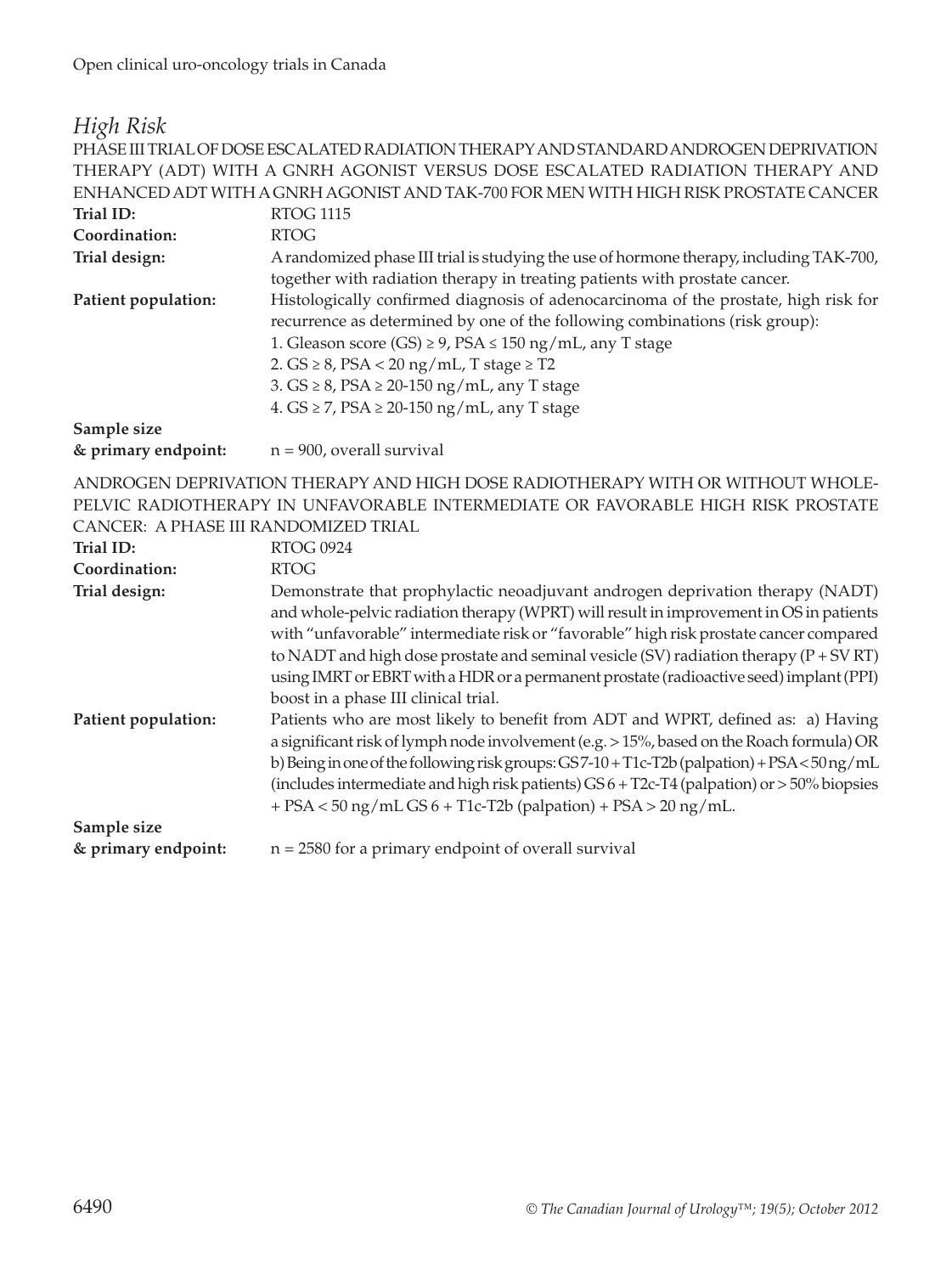#### RANDOMIZED PHASE III STUDY OF NEO-ADJUVANT DOCETAXEL AND ANDROGEN DEPRIVATION PRIOR TO RADICAL PROSTATECTOMY VERSUS IMMEDIATE RADICAL PROSTATECTOMY IN PATIENTS WITH HIGH-RISK, CLINICALLY LOCALIZED PROSTATE CANCER

| Trial ID:           | NCIC PRC3                                                                               |
|---------------------|-----------------------------------------------------------------------------------------|
| Coordination:       | Intergroup (Cancer and Leukemia Group B)                                                |
| Trial design:       | A phase III comparison of neoadjuvant chemohormonal therapy with goserelin or           |
|                     | leuprolide for 18-24 weeks with docetaxel IV every 3 weeks for up to 6 courses followed |
|                     | by RP with staging pelvic lymphadenectomy versus RP with staging lymphadenectomy alone. |
| Patient population: | High-risk prostate cancer.                                                              |
| Sample size         |                                                                                         |
| & primary endpoint: | $n = 750$ , 3 year biochemical progression-free survival                                |

#### *post-radical prostatectomy*

|                     | RADICALS: RADIOTHERAPY AND ANDROGEN DEPRIVATION IN COMBINATION AFTER LOCAL SURGERY |
|---------------------|------------------------------------------------------------------------------------|
| Trial ID:           | NCIC PR13                                                                          |
| Coordination:       | Intergroup (MRC)                                                                   |
| Trial design:       | Phase III clinical trial with randomizations both for radiotherapy timing, and for |
|                     | hormone treatment duration.                                                        |
| Patient population: | Men who have undergone radical prostatectomy for prostatic adenocarcinoma within   |
|                     | 3 months, post-operative serum PSA less than 0.4 ng/ml. Uncertainty in the opinion |
|                     | of the physician and patient regarding the need for immediate post-operative RT.   |
| Sample size         |                                                                                    |
| & primary endpoint: | $n = 5100$ , disease free survival                                                 |

## *biochemically relapsed prostate cancer*

A MULTICENTER CLINICAL STUDY OF THE SONABLATE® 500 (SB-500) FOR THE TREATMENT OF LOCALLY RECURRENT PROSTATE CANCER WITH HIFU

| Trial ID:           | FSI-003                                                                                   |
|---------------------|-------------------------------------------------------------------------------------------|
| Coordination:       | Focus Surgery Inc.                                                                        |
| Trial design:       | Single arm phase II.                                                                      |
| Patient population: | Men with locally recurrent prostate cancer following external beam irradiation.           |
| Sample size         |                                                                                           |
| & primary endpoint: | $n = 202$ , absence of biochemical failure and negative prostate biopsy rate at 12 months |
|                     |                                                                                           |

A PROSPECTIVE PHASE II TRIAL OF TRANSPERINEAL ULTRASOUND-GUIDED BRACHYTHERAPY FOR LOCALLY RECURRENT PROSTATE ADENOCARCINOMA FOLLOWING EXTERNAL BEAM RADIOTHERAPY **Trial ID:** RTOG 0526 **Coordination:** RTOG **Trial design:** Single arm phase II. **Patient population:** Men with biopsy-documented local recurrence > 30 months after external beam radiotherapy. **Sample size & primary endpoint:** n = 96, late treatment-related GI/GU adverse events of brachytherapy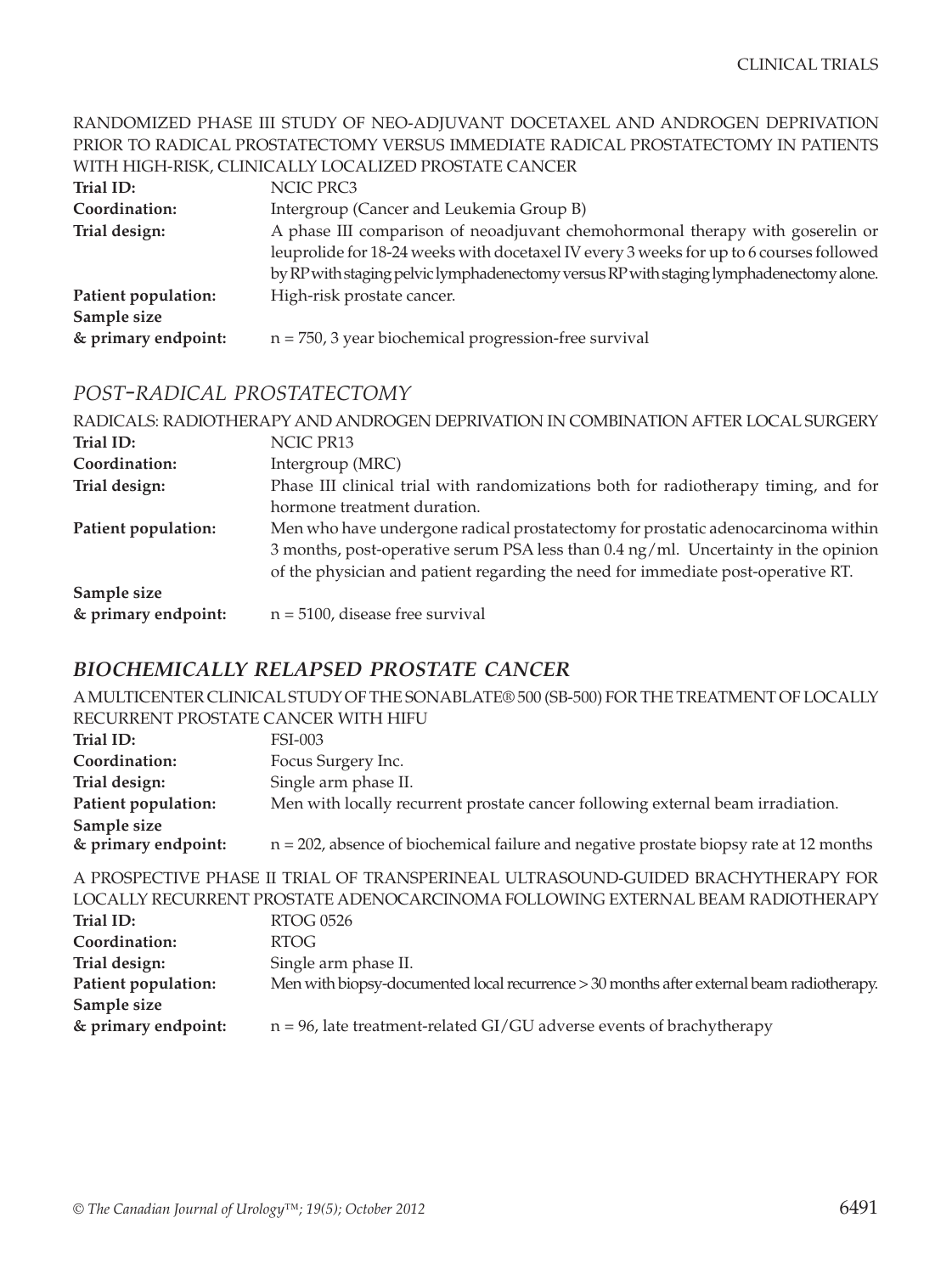#### A PHASE III TRIAL OF SHORT-TERM ANDROGEN DEPRIVATION WITH PELVIC LYMPH NODE OR PROSTATE BED ONLY RADIOTHERAPY (SPPORT) IN PROSTATE CANCER PATIENTS WITH A RISING PSA AFTER RADICAL PROSTATECTOMY **Trial ID:** RTOG 0534 **Coordination:** RTOG **Trial design:** Phase III comparing radiotherapy alone to radiotherapy with short-term androgen deprivation. **Patient population:** Males who have undergone radical prostatectomy, followed by PSA rise to > 0.2 ng/ml. **Sample size & primary endpoint:** n = 1764, 5-year freedom from progression

#### *castrate resistant prostate cancer*

|                                             | A PHASE II STUDY OF PX-866 IN PATIENTS WITH RECURRENT OR METASTATIC CRPC                                        |
|---------------------------------------------|-----------------------------------------------------------------------------------------------------------------|
| Trial ID:                                   | <b>IND.205</b>                                                                                                  |
| Coordination:                               | NCIC CTG                                                                                                        |
| Trial design:                               | A phase II trial of the oral PI-3K inhibitor, PX-866, in men with metastatic CRPC and<br>no prior chemotherapy. |
| Sample size<br>$\theta$ and an our on drink | $n = 40$ leak of programs at 12 years of                                                                        |

**& primary endpoint:** n = 40, lack of progression at 12 weeks

A RANDOMIZED PHASE III STUDY COMPARING STANDARD FIRST-LINE DOCETAXEL/PREDNISONE TO DOCETAXEL/PREDNISONE IN COMBINATION WITH CUSTIRSEN (OGX-011) IN MEN WITH METASTATIC CASTRATE RESISTANT PROSTATE CANCER

| CASI NATE NESISTAIVI T'NOSTATE CAINCEN- |                                                                                       |
|-----------------------------------------|---------------------------------------------------------------------------------------|
| Trial ID:                               | <b>SYNERGY</b>                                                                        |
| Coordination:                           | Teva/Oncogenex                                                                        |
| Trial design:                           | Randomized multicentre study of the addition of custirsen to docetaxel chemotherapy.  |
| Patient population:                     | Metastatic castration-resistant prostate cancer planned for treatment with docetaxel. |
| Sample size                             |                                                                                       |
| & primary endpoint:                     | $n = 800$ , overall survival                                                          |

A RANDOMIZED, OPEN LABEL, MULTI-CENTER STUDY COMPARING CABAZITAXEL AT 25 MG/M2 AND AT 20 MG/M2 IN COMBINATION WITH PREDNISONE EVERY 3 WEEKS TO DOCETAXEL IN COMBINATION WITH PREDNISONE IN PATIENTS WITH METASTATIC CASTRATION RESISTANT PROSTATE CANCER NOT PRETREATED WITH CHEMOTHERAPY

| Trial ID:           | NCT01308567                                                   |
|---------------------|---------------------------------------------------------------|
| Coordination:       | sanofi                                                        |
| Trial design:       | Phase III                                                     |
| Patient population: | Metastatic CRPC and not previously treated with chemotherapy. |
| Sample size         |                                                               |
| & primary endpoint: | $n = 1170$ , overall survival                                 |

A PHASE II STUDY OF MAINTENANCE THERAPY WITH TEMSIROLIMUS IN ANDROGEN-INDEPENDENT PROSTATE CANCER AFTER FIRST LINE CHEMOTHERAPY WITH DOCETAXEL

| Trial ID:           | $OZM-018$                                              |
|---------------------|--------------------------------------------------------|
| Coordination:       | Sunnybrook Health Sciences Centre Odette Cancer Centre |
| Trial design:       | Single arm phase II.                                   |
| Patient population: | CRPC in remission after docetaxel.                     |
| Sample size         |                                                        |
| & primary endpoint: | $n = 30$ , time to treatment failure                   |